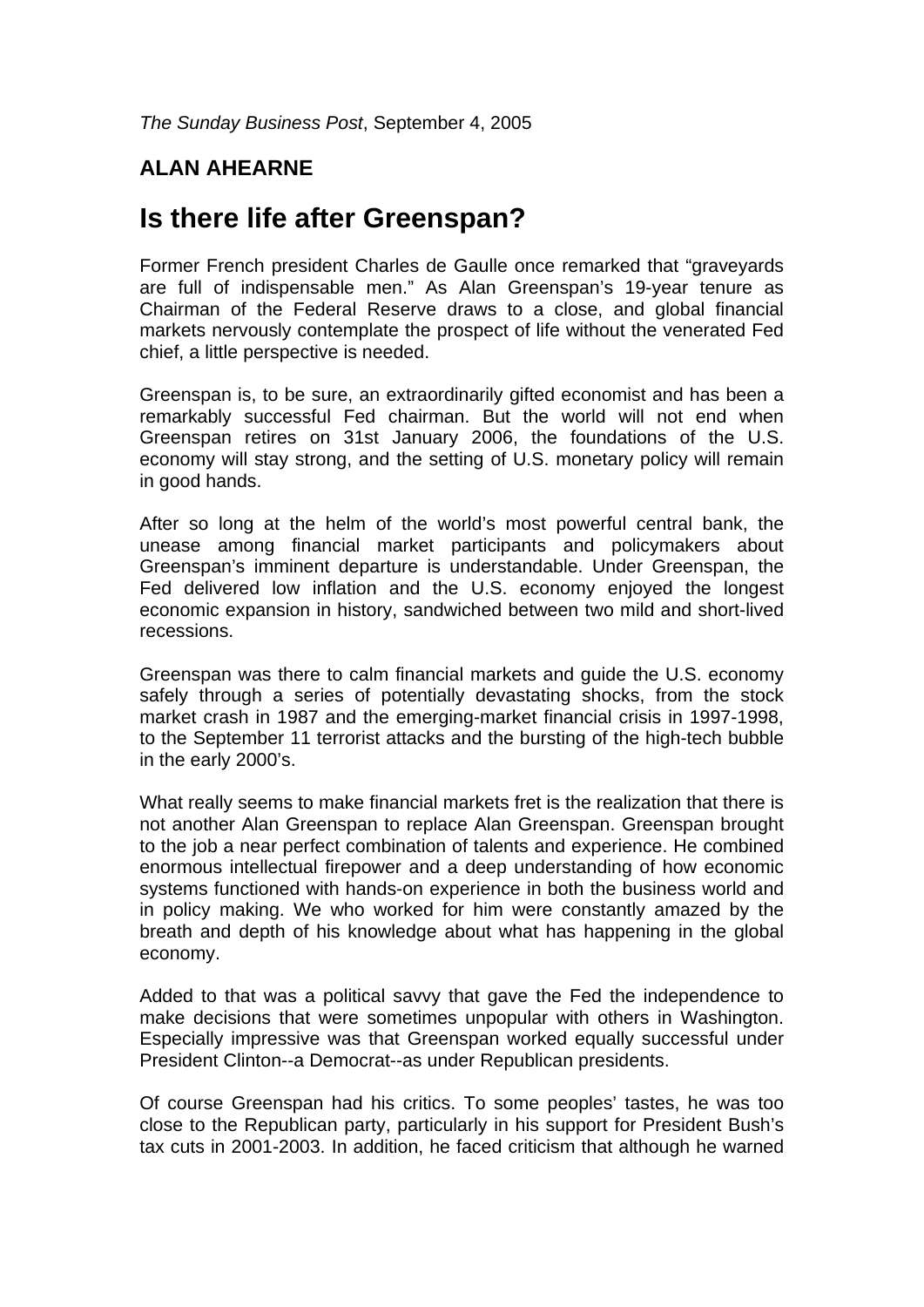in 1996 of irrational exuberance in the stock market, he did little to stop the stock price bubble inflating in the late 1990s.

At the Federal Reserve Bank of Kansas City's annual conference at Jackson Hole last weekend, Princeton's Alan Blinder, a former vice-chairman of the Fed, said of Greenspan that "when the score is toted up, we think he has legitimate claim to be the greatest central banker who ever lived."

But while Greenspan's performance has undoubtedly been stellar, fears of impending doom as he prepares to leave are overblown.

For starters, transitions from one chairman of the Fed to the next have typically been smooth. A case in point is 1987 when Alan Greenspan took over the reins of the Fed from the then chairman Paul Volcker. Much like today, many worried at that time that no-one would be able to fill the shoes of the revered Volcker, the man who brilliantly conquered the high inflation of the late 1970s. Greenspan accepted the post, and the rest is history.

And while President Bush has yet to announce his choice for a successor to Greenspan, there is no shortage of outstanding candidates. With time ticking down, three frontrunners have emerged from the pack: Martin Feldstein, a Harvard University economist and former advisor to President Reagan; Columbia University's Glenn Hubbard, who was formerly head of President Bush's Council of Economic Advisers; and Ben Bernanke, a former economics professor at Princeton and currently the White House's top economic advisor who earned high marks from Wall Street during his recent stint as a Fed governor.

But when it comes to filling posts, President Bush has a record of surprising political watchers with his choices. He may well choose someone outside of the three names above, perhaps someone with closer connections with Wall Street.

Each of these men has the talents and experience to lead the Fed. Crucially, they share with Greenspan the view that the most important objective of monetary policy is to deliver price stability. Bernanke, for example, would like to see the Fed adopt an inflation targeting framework, though he favors a version of inflation targeting that in practice gives a central bank the flexibility to focus on full employment as well as the inflation rate. As Greenspan himself has noted many times, economies tend to perform best in an environment of low and stable inflation.

Like Greenspan, the three frontrunners also are firm believers in the potency of monetary policy. The Fed under Greenspan never hesitated to move interest rates in response to shocks that threatened to push inflation either above or below the Fed's implicit comfort zone.

It is also worth remembering that there is more to the Federal Reserve System than the Chairman. There are 18 other members on the Fed's interest rate setting committee. To be sure, Greenspan has been hugely influential in